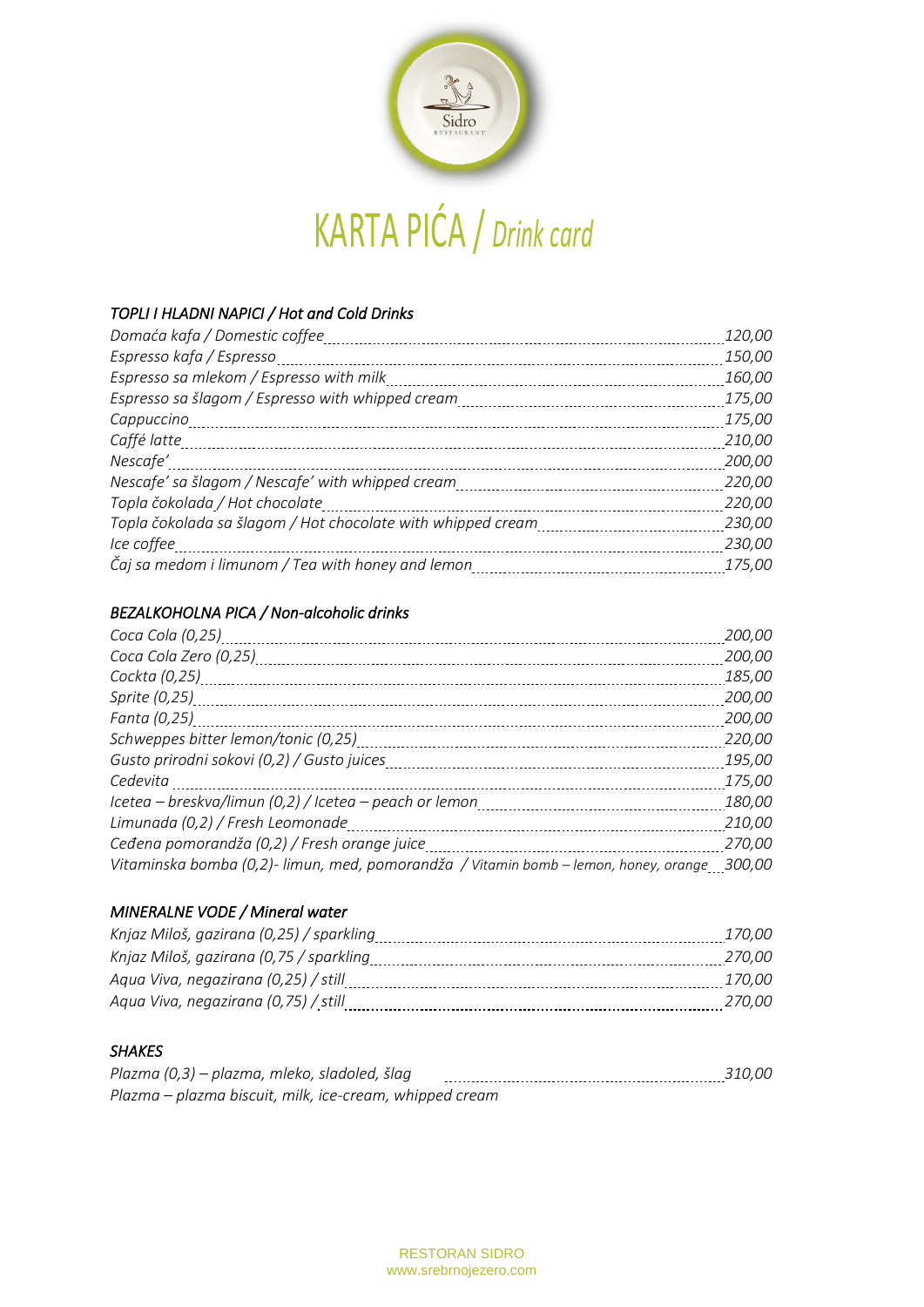

## **COCKTAILS**

## *WHISKEY*

| Ballantine's (0,03)             | 250.00 |
|---------------------------------|--------|
| Johnnie Walker Red label (0,03) | 250.00 |
| Chivas Regal (0,03)- 12.y.o.    | 380.00 |

### *BURBONS*

|--|--|

# *ENERGETSKA PICA / Energy Drinks*

| Ro |  |
|----|--|
|    |  |

#### *PIVA / Beers*

|                                                                                                                | 160,00 |
|----------------------------------------------------------------------------------------------------------------|--------|
|                                                                                                                | 230,00 |
| Točeno pivo Tuborg (0,3) / Draft beer Tuborg [1, 2010] [1, 2010] Točeno pivo Tuborg (0,3) / Draft beer Tuborg  | 170,00 |
|                                                                                                                | 240,00 |
|                                                                                                                | 170,00 |
|                                                                                                                | 240,00 |
|                                                                                                                | 220,00 |
|                                                                                                                | 300,00 |
|                                                                                                                | 300,00 |
|                                                                                                                | 280,00 |
|                                                                                                                | 280,00 |
| Erdinger (0,33) [11] The Contract Contract Contract Contract Contract Contract Contract Contract Contract Cont | 470,00 |
|                                                                                                                |        |

# *CIDERI / Ciders*

## *VODKA*

| Smirnoff    |  |
|-------------|--|
| ----------- |  |